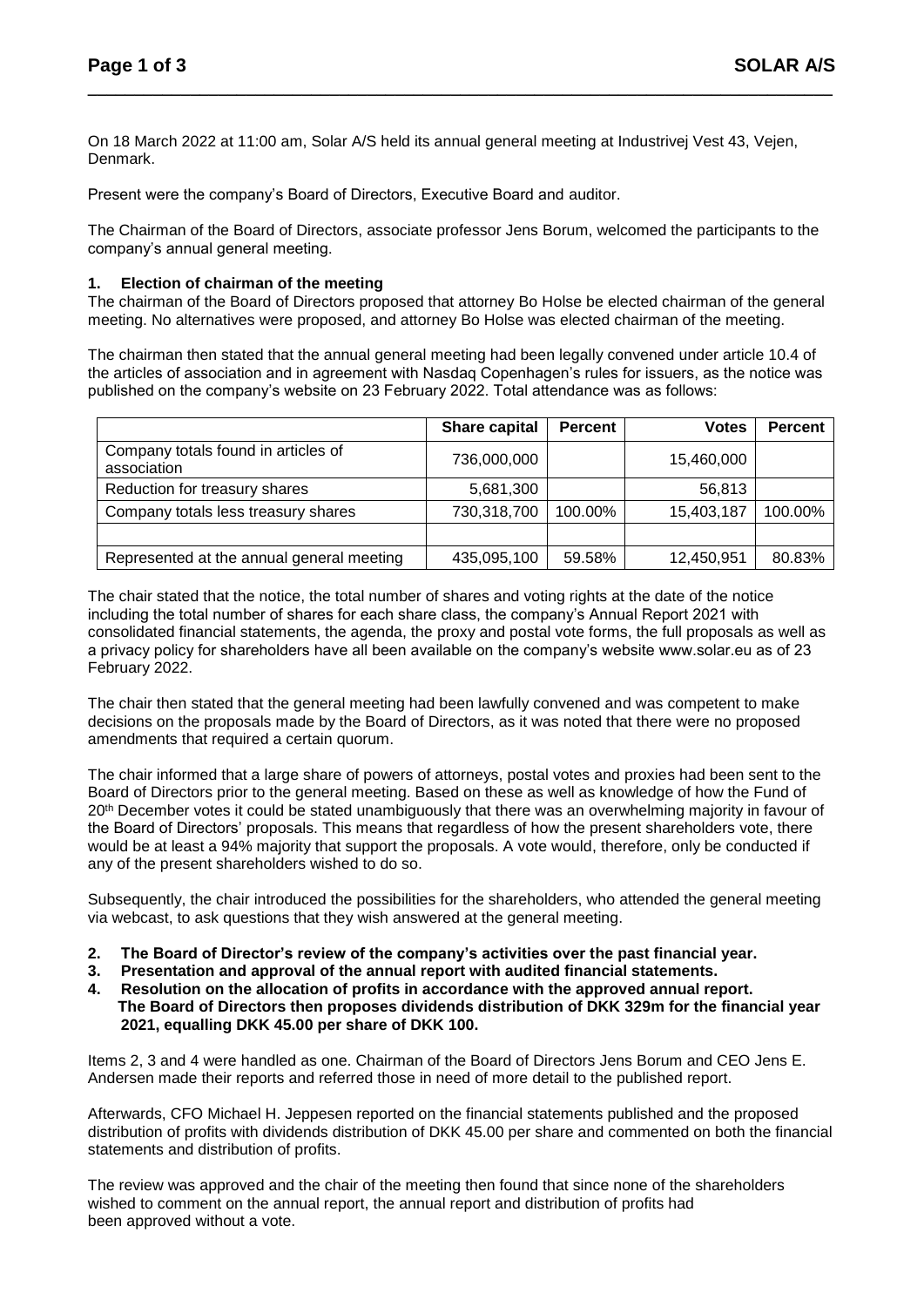# **5. Proposals from the Board of Directors, which were treated collectively:**

### **5.1 Authorisation to distribute extraordinary dividend**

The Board of Directors proposes that the company's Board of Directors be authorised in the period until the next annual general meeting to decide to distribute extraordinary dividend of up to DKK 50.00 per share.

**\_\_\_\_\_\_\_\_\_\_\_\_\_\_\_\_\_\_\_\_\_\_\_\_\_\_\_\_\_\_\_\_\_\_\_\_\_\_\_\_\_\_\_\_\_\_\_\_\_\_\_\_\_\_\_\_\_\_\_\_\_\_\_\_\_\_\_\_\_\_\_\_\_\_\_\_\_\_\_\_** 

#### **5.2 Authorisation to acquire own shares**

The Board of Directors proposes that the company's Board of Directors be authorised in the period until the next annual general meeting to allow the company to acquire own shares for consideration. It is proposed that the authorisation be granted to acquire up to 10% of the share capital, and so that the consideration must be the current market price plus/minus 10%.

Shareholder Jens Frederik Demant asked to speak and commended the Board of Directors for their proposals, particularly that the authorisations were limited to one year. No other shareholders wished to comment on the proposal and no shareholder asked for the proposal to be put to a vote.

Thus, the chair found that the proposals were approved.

#### **6. Approval of Remuneration Report**

Indicative vote on the Remuneration Report regarding remuneration of the Board of Directors and the Executive Board in 2021, which has been prepared by the Board of Directors.

No one wished to comment on the proposal and no shareholder asked for the proposal to be put to a vote. Thus, the chair found that the proposal was approved.

#### **7. Proposal for the Board of Directors' remuneration**

The Board of Directors proposes that the fee for members of the Board of Directors in 2022 be unchanged DKK 200,000.

The chairman of the Board of Directors will receive triple remuneration, and the vice chairman of the Board of Directors and the chairman of the audit committee will receive one and a half times the remuneration to cover their extended duties.

No one wished to comment on the proposal and no shareholder asked for the proposal to be put to a vote. Thus, the chair found that the proposal was approved.

# **8. Election of members to the Board of Directors**

The nomination committee proposes new election of Katrine Borum and re-election of the current board members: Michael Troensegaard Andersen, Morten Chrone, Peter Bang, Louise Knauer and Jesper Dalsgaard.

Under article 15.1 of the articles of association, the full board elected by the general meeting resigns each year, and thus, article 15.1 states, a board consisting of 4 – 8 directors must be elected. The chair found that there were no other director candidates and the proposed directors were elected without a vote.

# **9. Election of auditor**

In accordance with the recommendation of the audit committee, The Board of Directors proposes re-election of Deloitte, Statsautoriseret Revisionspartnerselskab, as the company's auditor.

The audit committee has not been influenced by third parties and is not subject to any agreements with third parties that restrict the general meeting's election of certain auditors or audit firms.

The chair found that no other auditor was proposed, and Deloitte, Statsautoriseret Revisionspartnerselskab, was re-elected without a vote.

# **10. Authorisation to the chair of the meeting**

The Board of Directors proposes that the general meeting authorises the chair of the general meeting (with a right of substitution) to file and register the adopted resolutions with the Danish Business Authority and to make such amendments to the documents filed with the Danish Business Authority, as the Danish Business Authority may request or find appropriate in connection with the registration of the adopted resolutions.